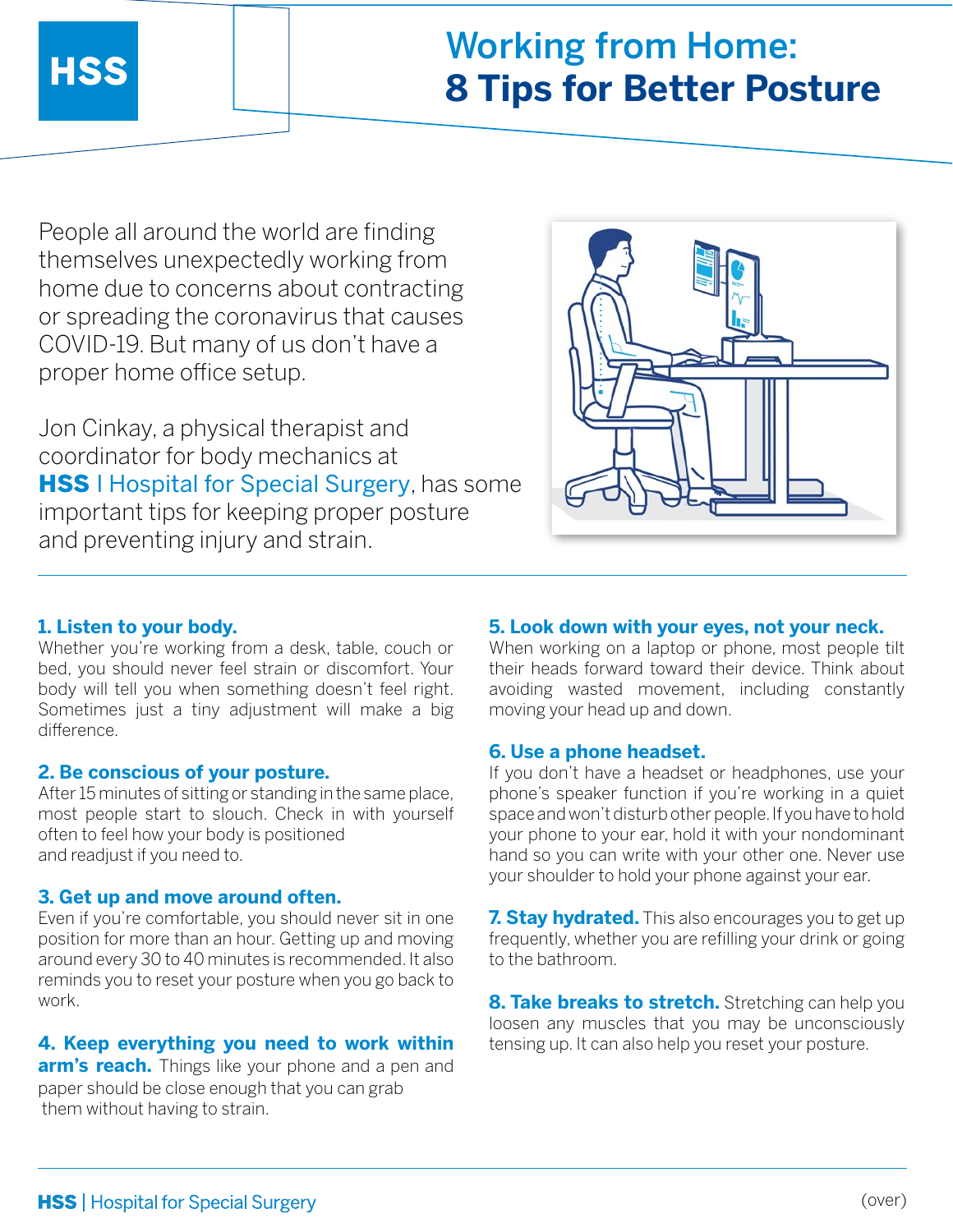No matter where you're working, you can make your workspace body friendly. These diagrams show how to make your desk, kitchen counter or table, bed and couch more comfortable for working at home.

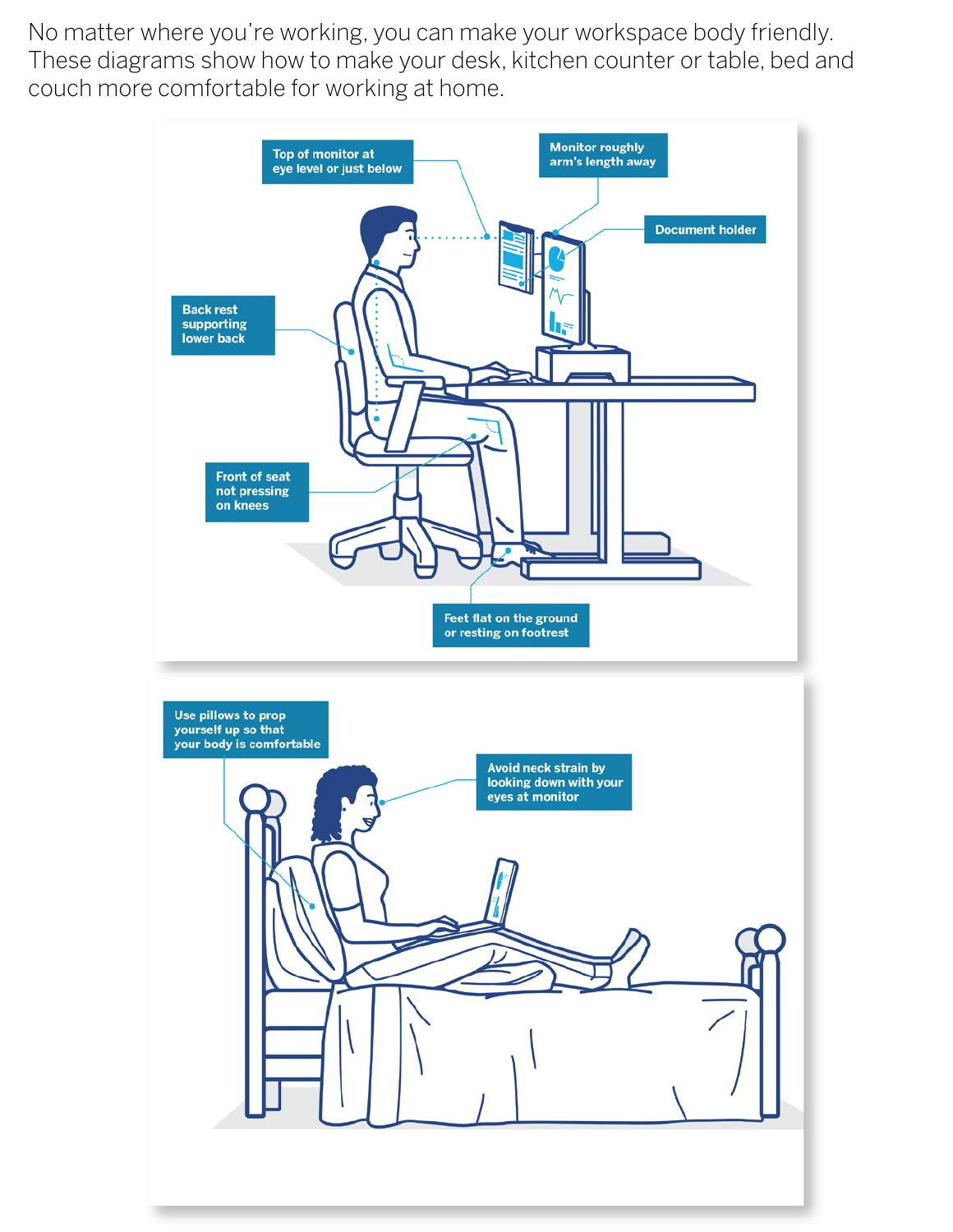